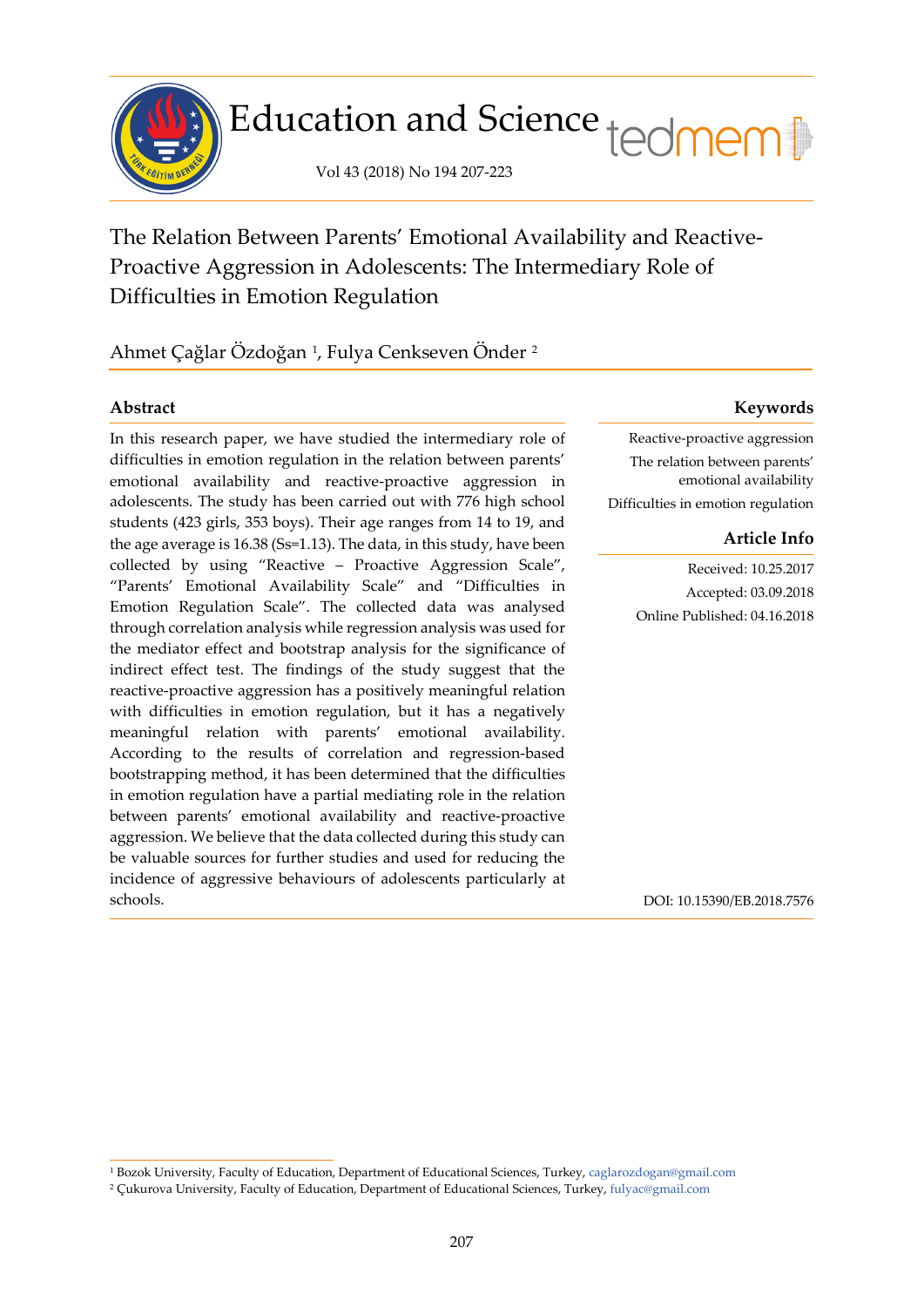# **Introduction**

According to the World Health Organization (2002; as cited in Miles et al., 2015), aggressive behaviours and acts of violence are the most important reasons of deaths among 15-44 aged people. Similarly, violent and anti-social behaviours are significant mental disorders, mostly referred to in psychiatry clinics (Dean, Duke, George, & Scott, 2007). Aggression is one of the most significant behavioural problems encountered by psychological counsellors in schools. So, acts of violence which are gradually becoming widespread in schools should be considered more seriously (Uz Bas,  $\ddot{O}z$ , & Topçu Kabasakal, 2012; Yurtal & Cenkseven, 2007). As in the past, aggressive behaviours are becoming more popular in many societies, therefore it is now being regarded as a social problem in many communities (Anderson & Huesmann, 2003).

The prevalence of aggressive behaviours makes it an individual and social problem that must be considered with utmost care. When studies about aggression are reviewed, (Miller ve Lynam, 2006; Raine et al., 2006; Hubbard, McAuliffe, Morrow, & Romano, 2010) it is understood that the aggression is a serious subject and requires a comprehensive study. So, it is necessary that the subject of aggression should be categorized.

In the literature, categorization of aggression is quite different. In a relevant study, aggression is classified into two sub-types: reactive and proactive (Roberton, Daffern, & Bucks, 2012). Whereas reactive aggression means self-protection when a threat or proactive action is encountered; proactive aggression means deliberate, planned, and intentional behaviour oriented for harming somebody (Pulkkinen, 1996). Similarly, Marsee and Frick (2007) emphasize that both reactive and proactive aggression have a different structure in terms of cognitive and emotional features, and so they should be analysed distinctively.

Reactive aggression model, which proposes a frustration-aggression hypothesis stemming from anger and hostility, seems to be the most consistent model (Fite, Rathert, Stoppelbein, & Greening, 2012). According to this model, frustrations are unpleasant situations and cause the emergence of negative emotions and aggressive actions (Crick & Dodge, 1996). These negative emotions stimulate the feeling of harming the source that causes the frustration, or they may lead to aggressive behaviours with the intent of defending himself. As a result, the cases of violent actions increase (Polman, Orobio de Castro, Koops, van Boxtel, & Merk, 2007).

In terms of social-cognitive relations, reactive aggression is positively related with the social ability of problem solving in the event of violent actions that result from hostile behaviours and prejudice (De Castro, Merk, Koops, Veerman, & Bosch, 2005). Since it has an angry and responsive nature, reactive aggression is associated with attributing a hostile intention to the unclear behaviours of individuals in social environments (Crick & Dodge, 1996; Dodge & Coie, 1987; De Castro, Slot, Bosch, Koops, & Veerman, 2003). In this model, due to certain schemes that result from past experiences in social circumstances, individuals tend to attribute hostility to the people that they interact with. The prejudice of attributing a hostile intention causes anger, tension and demoralization and therefore leads to the emergence of strong negative responses in individuals (Crick & Dodge, 1996; Hubbard, Dodge, Cillessen, Coie, & Schwartz, 2001; Schwartz et al., 1998; Smithmyer, Hubbard, & Simons, 2000). Prejudice and attributing hostility to the impulses in social circumstances lead to reactive aggressive actions (Erdley, Rivera, Shepherd, & Holleb, 2010).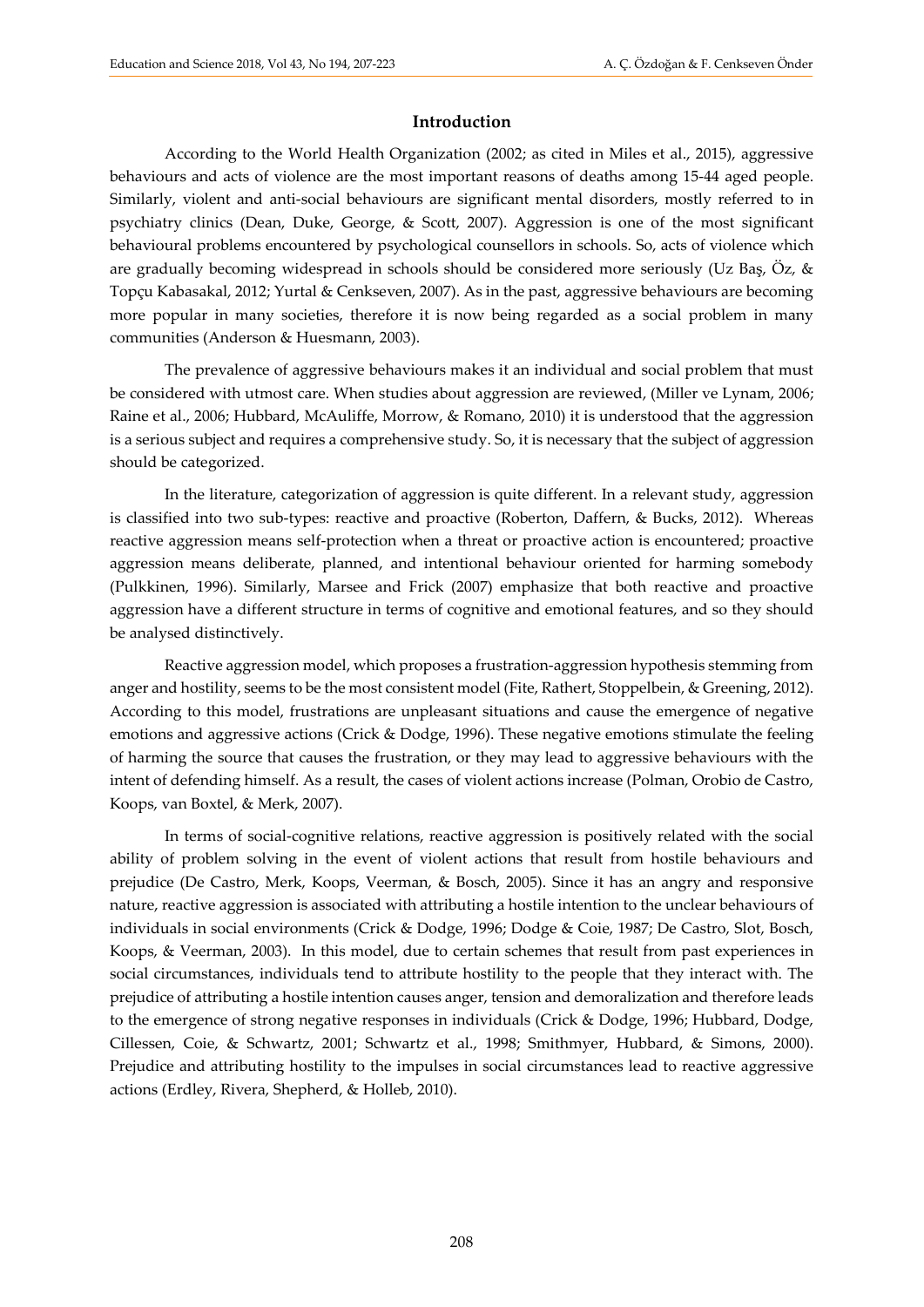Proactive aggression is characterized by a stimulus of reaching a desired outcome such as earning money or gaining status, creating a good impression, controlling victims, and increasing selfesteem (Berkowitz, 1993). Unlike reactive aggression, proactive aggression cannot be characterized with a defensive response towards a threat. Instead, it is defined to be an organized, calm and deliberate behaviour (Hubbard et al., 2001). The most consistent model for the proactive aggression appears to be the one which associates it with the social learning theory. In this model, individuals learn aggression while using it to reach an object or a desired target (Bandura, 1973; Card & Little, 2007). In the framework of social learning theory, aggressive behaviour depends on learning experiences and how these experiences are directed by the external reinforcers (Geen, 2001). Expectations of positive outcomes after the aggressive actions and the opportunity to have the desired thing as a result of these actions lead to the emergence of aggressive actions (Card & Little, 2007).

As to reactive and proactive aggression, Dodge (1991) emphasizes that negative attitudes of parents towards each other and their children have a negative influence on the children's ability to make friends in their social environment (as cited in Vitaro, Brendgen, & Tremblay, 2002). Those who have a high tendency for reactive aggression learn to have a counter response to the threats and dangers in their family. On the other hand, proactive aggressive children reinforce the aggressive behaviour after observing their parents' behaviours. In addition, discovering that such actions could work in problem solving, they repeat acting in an aggressive manner.

In many studies carried out in the literature, it is claimed that family life is the most significant factor in the social and emotional development of children and adolescents (Darling & Steinberg, 1993; Skripkauskaite et al., 2015). It is further suggested that the child caring methods of parents might affect their children' aggressive behaviours in the outdoor – school in particular. Moreover, in the adolescence period, they may also lead to certain anti-social behaviours (Eron, Huesmann, & Zelli, 1991; Darling & Steinberg, 1993; Conger et al., 2012; Werner, 2004; Er, 2014). The new thing in the emotional development of parents-children relations is the concept of parents emotional availability which is based on the studies carried out in 1991. This term signifies a new dimension of identifying the quality of parents-children relations.

Based on the framework of attachment theory, the concept of parents emotional availability mainly focuses on parents' reactions, sensitiveness and affective-commitment (Biringen, 2000). Sroufe (2005) claims that the children, who are treated in a repudiative and insensitive manner by their parents or carers, tend to act in an insecure and incoherent manner. Therefore, those children who have such an insecure attachment show aggressive behaviours towards other people in their social environment. Marici (2015) suggests that emotions play the central role in the development of family ties between parent and child. He further claims that, within a family, a child who is reared in an indifferent, insensitive and strict manner could fail in his/her emotional and behavioural actions. Therefore, when grown up, these children may adopt hostile and prejudiced attitudes and act in an aggressive manner while confronting a problem. As a result, when they begin to interact with other people in the social environment, these children have difficulty in regulating their emotions if faced with any provocation. Moreover, when combined with social-cognitive prejudices, they may also show reactive aggressive behaviours (Mcauliffe, Hubbard, Rubin, Morrow, &, Dearing, 2007).

The things that affect a family's emotional climate are the way of attachment, parent's child caring methods, parents' ability to reflect their emotions towards each other and their children, and the quality of these relations. The family climate plays a crucial role in the children' acquisition of emotion regulation abilities within the family (Morris, Silk, Steinberg, Myers, & Robinson, 2007). The concept of emotion regulation is defined to be internal and external processes that are responsible for monitoring,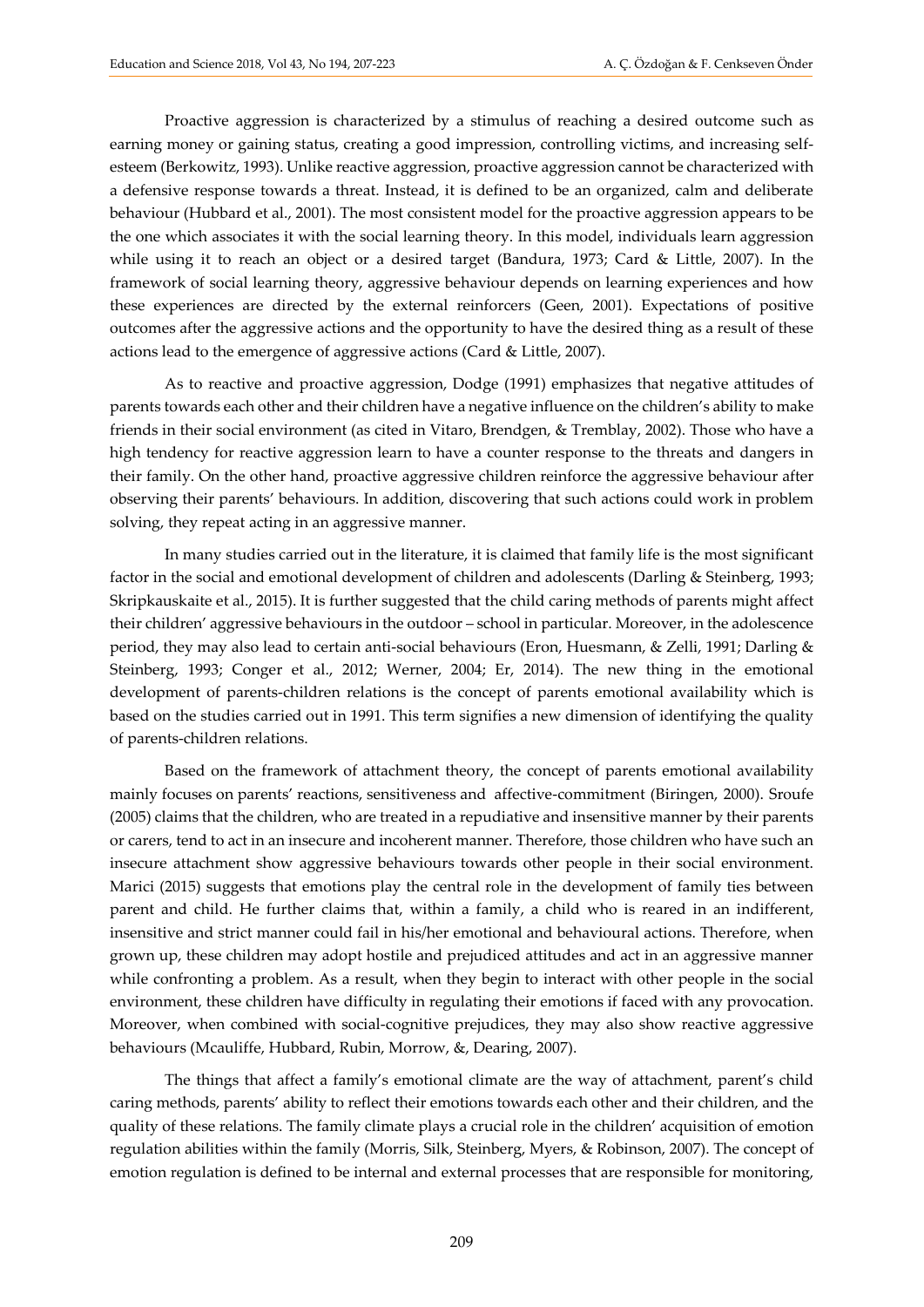evaluating and altering temporal but intensive emotions that one feels in accordance with his/her goals (Thompson, 1994; Gross & Thompson, 2007). Similarly, Gratz and Roemer (2004) define an effective emotion regulation to be a complex structure that is based on the acceptance of emotions, and this structure should include the ability to understand the description and meaning of emotions and maintain goal-oriented emotions in case of any negative emotional experience. They also emphasize that adaptation-oriented emotion regulation abilities should include the ability to reduce the intensity and duration of the experienced emotion rather than to totally change it.

The interactions between parents and child have a significant impact on the child's emotion regulation abilities (Stifter & Spinrad, 2002; Sarıtaş & Gençöz, 2011). Within a family, the child learns emotion regulation abilities through observation, and parenting styles and behaviours drastically affect the child's emotion regulation abilities in the socialization process (Morris et al., 2007). The concept of emotion regulation is a vital part of children's social development (Halberstadt, Denham, & Dunsmore, 2001; Thompson, 1994). Any deficiency in emotion regulation abilities causes a poor social development in upcoming years, and thereby leads to aggressive actions (Eisenberg, Cumberland, & Spinrad, 1998; Morris et al., 2007). A negative emotion in the face of an action triggers negative outcomes that might emerge at the end of such actions (Spector, Fox, & Domagalski, 2005). An internal negative emotion that emerges during negative events converts to an external aggressive attitude towards other people in social environments (Martinko, Gundlach, & Douglas, 2002).

An effective emotion regulation ability includes the recognition and approval of the meanings of emotions, controlling them in the event of a negative emotional experience, and maintaining targetoriented behaviours in certain contexts (Gratz & Roemer, 2004). Studies on the role of emotion regulation in aggression illustrate that aggressive children and adolescents use emotion regulation strategies less than nonaggressive ones (De Castro et al., 2005; Silk, Steinberg, & Morris, 2003). Crick (1995; as cited in Kawabata, Alink, Tseng, Van Ijzendoorn, & Crick, 2011) examines the link between reactive aggression and emotion regulation abilities. He concludes that the group that cannot effectively use emotion regulation strategies have a higher tendency for reactive aggression.

Aggression could be seen in every term of human life, but, in developmental periods, the severity of expressing aggressive actions may differ (Anderson & Huesmann, 2003). The most dangerous period for aggressive actions is the adolescence. Adolescents enact aggressive behaviours relatively more than those at early ages, and similarly, they tend to use dangerous tools in the event of aggressive actions more often than those at early ages (Verlinden, Hersen, & Thomas, 2000). The adolescence is a period in which certain physical, emotional and cognitive features develop, and in this period, relations between the adolescent and parents are characterized (Babore, Picconi, Candelori, & Trumello, 2014). Within the process of cognitive-emotional development, emotion regulation strategies are corporally used in the adolescence period. So, it is an appropriate period for examining certain links in adolescence psychology (Pena & Pacheco, 2012). This situation could stem from hormonal changes, cognitive and social developments during adolescence, and also from various stressors in the adolescent's life (Forbes & Dahl, 2010; Somerville, Jones, & Casey, 2010). Children and adolescents have varying emotion regulation abilities (Guyer, Caouette, Lee, & Ruiz, 2014). During adolescence period, the social pressure generated particularly by peers can be the main stress factor for adolescents (Oudekerk, Allen, Hessel, & Molloy, 2015). Moreover, certain behaviours of parents that restrict the freedom of adolescents can cause an impulsive anger which influences the psycho-physiological regulation of emotions. This, in turn, could have a negative impact on emotion regulation abilities (Cook, Chaplin, & Stroud, 2015).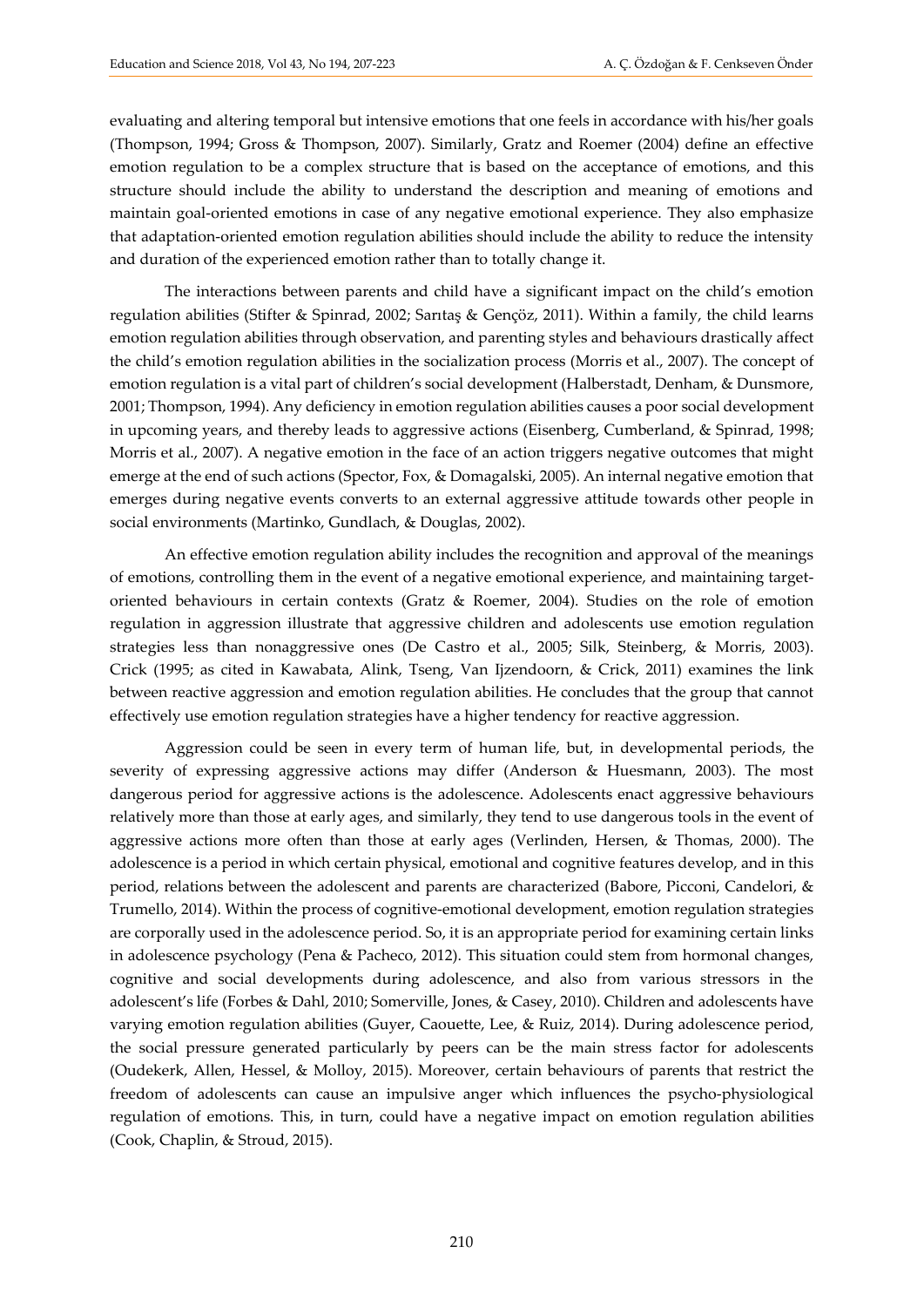In many studies and theories, it is claimed that emotions have a central role in determining violent and aggressive tendencies of human being. A negative emotion in case of a certain situation sets ground for negative results that will arise from this particular situation (Spector et al., 2005). An internal negative emotion that one fells during a negative situation could turn into an external aggressive manner towards other people within the social environment (Martinko et al., 2002). The family is the first social environment in which our emotions get shaped. Within the family, we learn how to react to different emotions about ourselves and other people, and to express our feelings about these emotions. Parents' emotional approaches and attitudes constitute the framework for the children's emotional life (Goleman, 2011). Therefore, parenting attitudes and behaviours have a profound influence on the child's emotion regulation abilities during socialising processes (Morris et al., 2007). Bad parenting could lead adolescents to act aggressively in the event of a problem that they encounter in social environments (Garnefski, Legerstee, Kraaij, Van den Kommer, & Teerds, 2002). In these contexts, we can argue that parenting attitudes have a significant impact on adolescents' aggressive behaviours, and that they also have a positive or negative influence on adolescents' emotion regulation abilities. As a result, we think that emotion regulation has a mediating effect on the relation between adolescents' aggressive behaviours and parents' emotional attitudes.

In the literature, there are some studies about the relation between family life and emotional processes and aggression. In these studies, it is claimed that emotional climate of a family have an impact on the child's emotion regulation abilities. Therefore, so as to analyse the aggression on a cause and effect basis, it is important to research whether difficulties in emotion regulation are mediating variables in the relation between reactive-proactive aggression and parents' emotional availability. Moreover, since aggression is a big and serious problem in the contemporary societies, studies about aggression tend to analyse it with certain sub-dimensions. So, the difference between reactive and proactive aggression can enable us to better understand and examine the studies carried out within the research area, and it will also help us develop appropriate prevention strategies. According to the studies, aggressive actions are observed more often in particularly 15-17 age period, and in the following years, the number of these problematic actions diminishes (Ögel, Tarı, & Yılmazçetin Eke, 2006; Verlinden et al., 2000). So, considering their age, studies on high school students are regarded to be vital in understanding aggressive and anti-social behaviours. Since such studies could present valuable data for aggressive behaviour researchers, they might help them provide a suitable prevention strategy.

In this context, this study aims to examine the relation between reactive-proactive aggression and parents' emotional availability in adolescents, and to determine whether difficulties in emotion regulation are mediating variables in this relation. Within the framework of these main research subjects, there are some hypotheses put forward in this study.

- H1. There are negatively meaningful relations between parents' emotional availability and reactiveproactive aggression and difficulties in emotion regulation.
- H2. There are positively meaningful relations between difficulties in emotion regulation and reactive-proactive aggression.
- H3. Difficulties in emotion regulation have a mediating role between mother's emotional availability and reactive aggression.
- H4. Difficulties in emotion regulation have a mediating role between father's emotional availability and reactive aggression.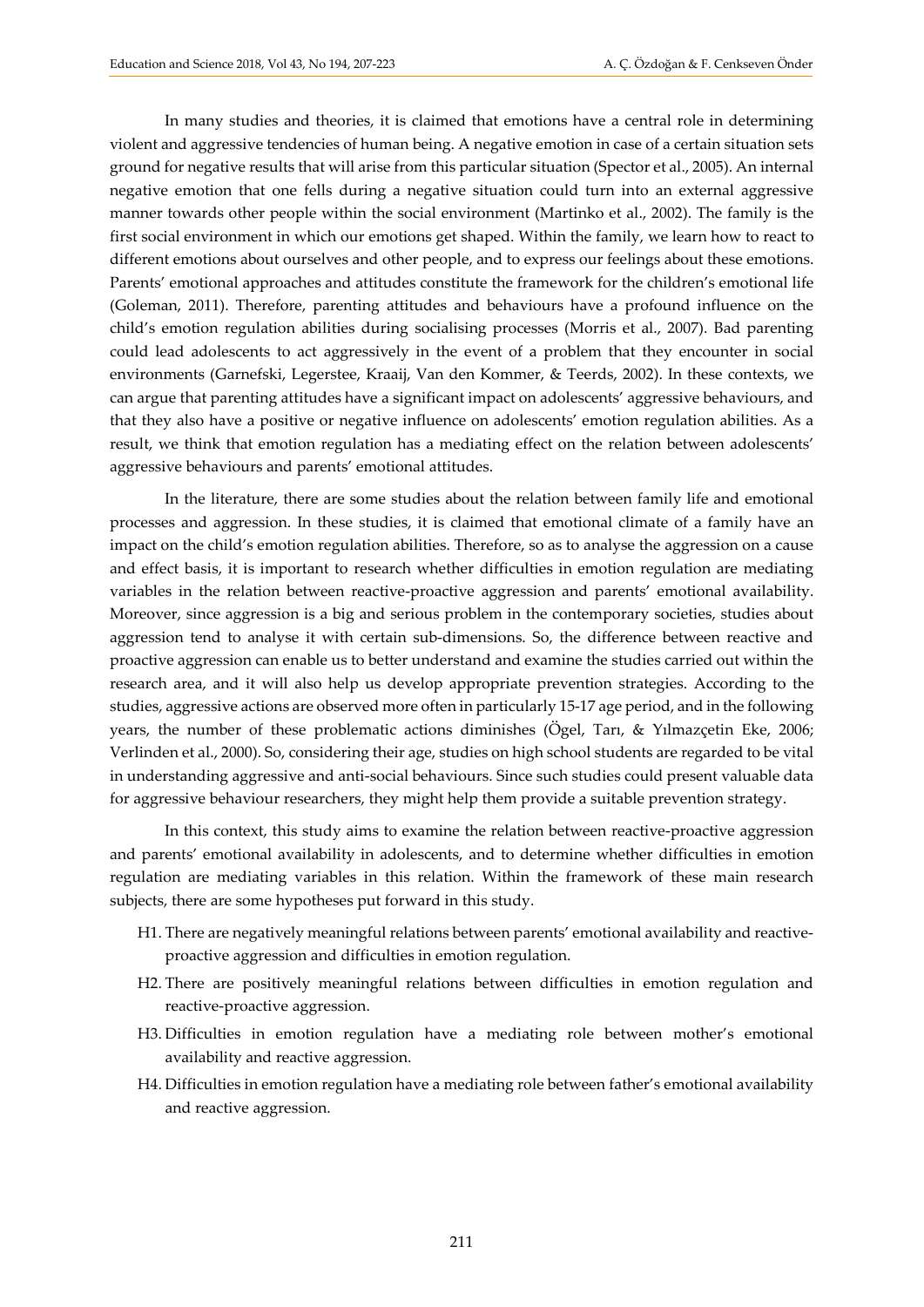- H5. Difficulties in emotion regulation have a mediating role between mother's emotional availability and proactive aggression.
- H6. Difficulties in emotion regulation have a mediating role between father's emotional availability and proactive aggression.

# **Method**

## *Model of Research*

This study is a descriptive study about determining the mediating role of difficulties in emotion regulation in the relation between parents' emotional availability and reactive-proactive aggression in high school students. While the dependent variables in this study are reactive-proactive aggression, the independent variables are parents' emotional availability and emotion regulation abilities.

#### *Study Group*

The study group of this study is 776 students - 423 (%54.5) girls, 353 (%45.5) boys - who studies at 8 different high schools in central districts (Çukurova, Seyhan, Yüreğir and Sarıçam) in Adana in 2015-2016 academic year. The students are between 14-19 ages, so their average age is 16.38 (Ss=1.13). The study group has been constituted with 'convenience sampling' method, which is one of the purposeful sampling methods. In this study, the data were collected from 8 different schools, located in 4 different districts of Adana province, which have upper, middle and lower-class in socio-economic context. In order to create variety, different kinds of high school students are included in the study group (Anatolian high school, vocational high school, and science high school). 40.9% of the mothers of these students are primary school graduates. Only 7.2% of the mothers are high school or university graduates, and 0.5% of them hold MA or PhD degrees. On the other hand, 30.2% of the fathers of these students are primary school graduates. Only 18.9% of the fathers are high school or university graduates, and 1.7% of them hold MA or PhD degrees.

#### *Data Collection Tools*

#### *Reactive - Proactive Aggression Scale*

The Reactive-Proactive Aggression Scale was designed by Raine et al. (2006). Its Turkish adaptation was carried out by Cenkseven Önder, Avcı, and Çolakkadıoğlu (2016). While 11 items of the scale are about reactive aggression, 12 items are related to proactive aggression. The questionnaire is a 3 point likert scale, so it is graded as 0-1-2. In addition to the appropriate understanding of the reactiveproactive aggression concept, the scale provides certain items related with both verbal and physical aggression. Therefore, it includes the situational and causal dimensions of aggression. If somebody gets high points from the scale, it means that he/she has a high tendency for aggression. The points for reactive aggression, proactive aggression and total aggression are different in the scale. The Turkish adaptation of the scale was applied to 763 secondary and high school students (Cenkseven Önder et al., 2016). The reliability co-efficient for total, proactive and reactive aggression points are 88, 84, and 84 respectively. As a result of confirmatory factor analysis, it is determined that, as in its original, the Turkish adaptation of the Reactive-Proactive Aggression Scale has a two-factor structure (*χ²=*599.64, df=229, AIC=693.62, GFI=.97, AGFI=.97, NFI=.98, NNFI=.99, IFI=.99, RMSEA=.046). In this study, the reliability co-efficient of the scale is .82 for reactive aggression, and .78 for proactive aggression.

#### *Parents Emotional Availability Scale*

The Parents Emotional Availability Scale was patterned by Lum and Phares (2005). In a total of 15 items, the participants evaluate their mothers and fathers separately. The questionnaire is a 6 point likert scale, so it is graded as 1-2-3-4-5-6. If somebody gets high points from the mother and father sides of the scale, this shows that his/her parents' level of emotional availability is high. The scale was adapted to Turkish by Gökçe (2013). The Cronbach's alpha coefficient of internal consistency for Turkish form is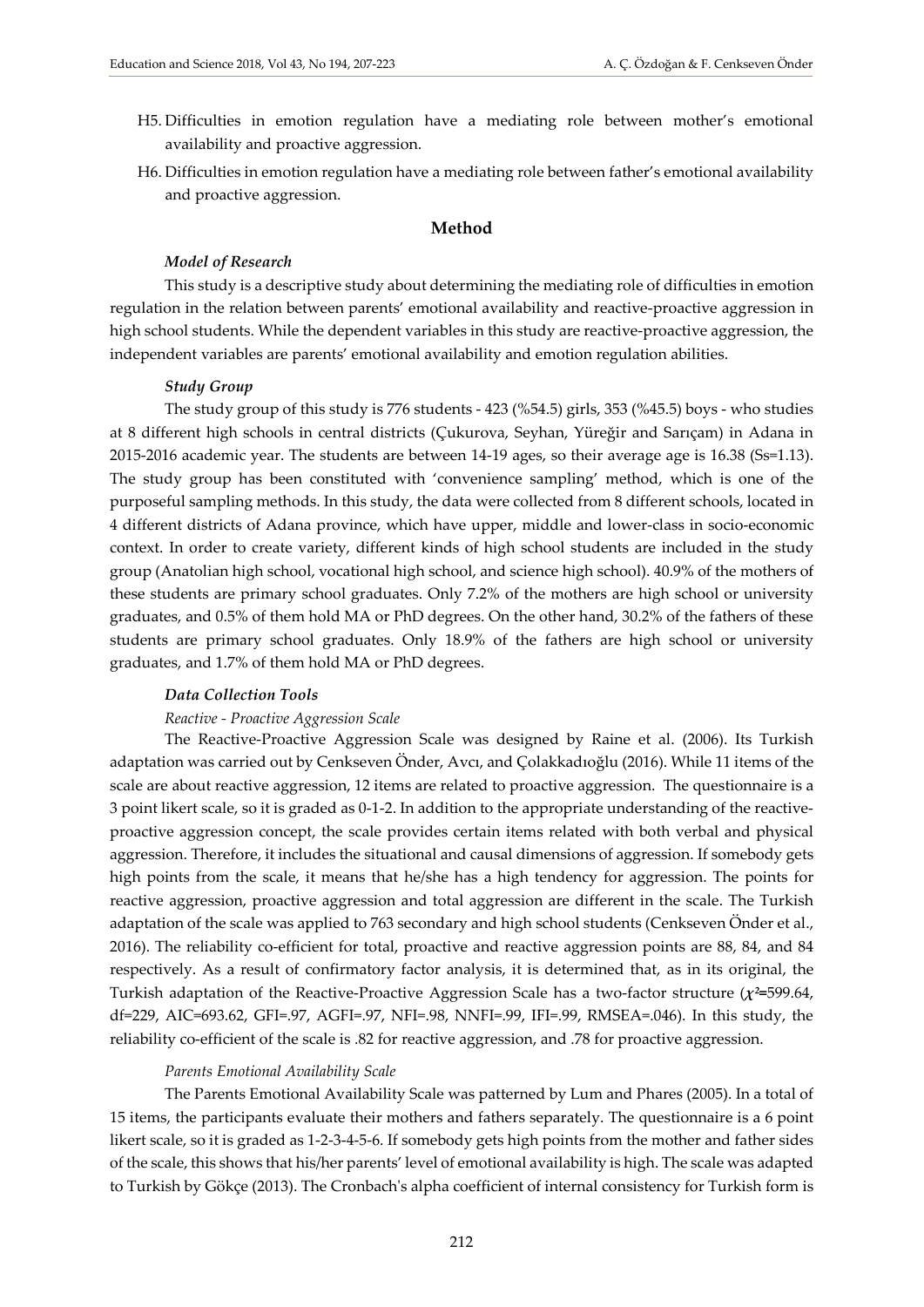.95 (mother), and .97 (father). When the total test correlation of the scale is considered, the mother form is between .65 and .83; and the father form is between .76 and .86. As a result of factor analysis, the variance explained by the "Mother's Emotional Availability" factor that belongs to the mother form of the scale is 59.94%. On the other hand, the variance explained by the "Father's Emotional Availability" factor that belongs to the father form of the scale is 68.66%. The factor loads range from .63 to .84 for mother's emotional availability and from .76 to .88 for father's emotional availability. The reliability coefficient of the scale is .93 for mother's emotional availability, and .92 for father's emotional availability.

#### *Difficulties in Emotion Regulation Scale*

The Difficulties in Emotion Regulation Scale (DERS) was designed by Gratz and Roemer (2004). The scale consists of 6 sub-scales which are lack of emotional awareness, lack of emotional clarity, nonacceptance of emotional responses, difficulty engaging in Goal-directed behaviour, impulse control difficulties and limited access to emotion regulation strategies (Rugancı & Gençöz, 2010). The questionnaire is a 5 point likert scale, so it is graded as 1-2-3-4-5. If somebody gets high points from the scale, it shows a difficulty in emotion regulation. The Turkish adaptation of the scale was designed by Rugancı (2008). In the scale, the Cronbach's alpha coefficient of internal consistency is found to be .94. However, the coefficient of internal consistency for sub-scales of DERS ranges from .90 to .75. The test retest reliability of the scale is calculated to be .83, and the coefficient of Guttmann split half reliability is found to be .95 (Rugancı & Gençöz, 2010). In terms of the validity of similar tests, Difficulties in Emotion Regulation Scale is related to Brief Symptom Inventory at a .58 level, and .39 and .54 levels with its sub-scales (Rugancı & Gençöz, 2010). In this study, the reliability co-efficient of the scale is determined to be .88 for the whole scale.

### *Procedure*

After a legal permission was obtained from the authorities in the Ministry of National Education, the data were collected from 8 different high schools located in central districts of Adana. After getting an appointment, the schools were visited during office hours, and the data were collected via carrying out the scales within the class environment. Only voluntary students took the data collection scales. Participants completed filling in the scales in approximately 20 minutes. During the data collection process, the main focus was to examine the mediating role of difficulties in emotion regulation in the relation between participant students' parents' emotional availability and reactiveproactive aggression. First, descriptive statistics related to all variables were calculated. Then, the relations between the variables are determined via Pearson correlation analysis. Mediating analyses were carried out in accordance with Preacher and Hayes (2004, 2008) suggestions. In order to analyse the meaningfulness of indirect effects, Preacher and Hayes' (2008) bootstrapping procedure test were used. In this study, through conducting 1000 bootstraps, bootstrap co-efficient and confidence intervals were determined. All statistical analyses were carried out by using IBM SPSS Statistics 23.00.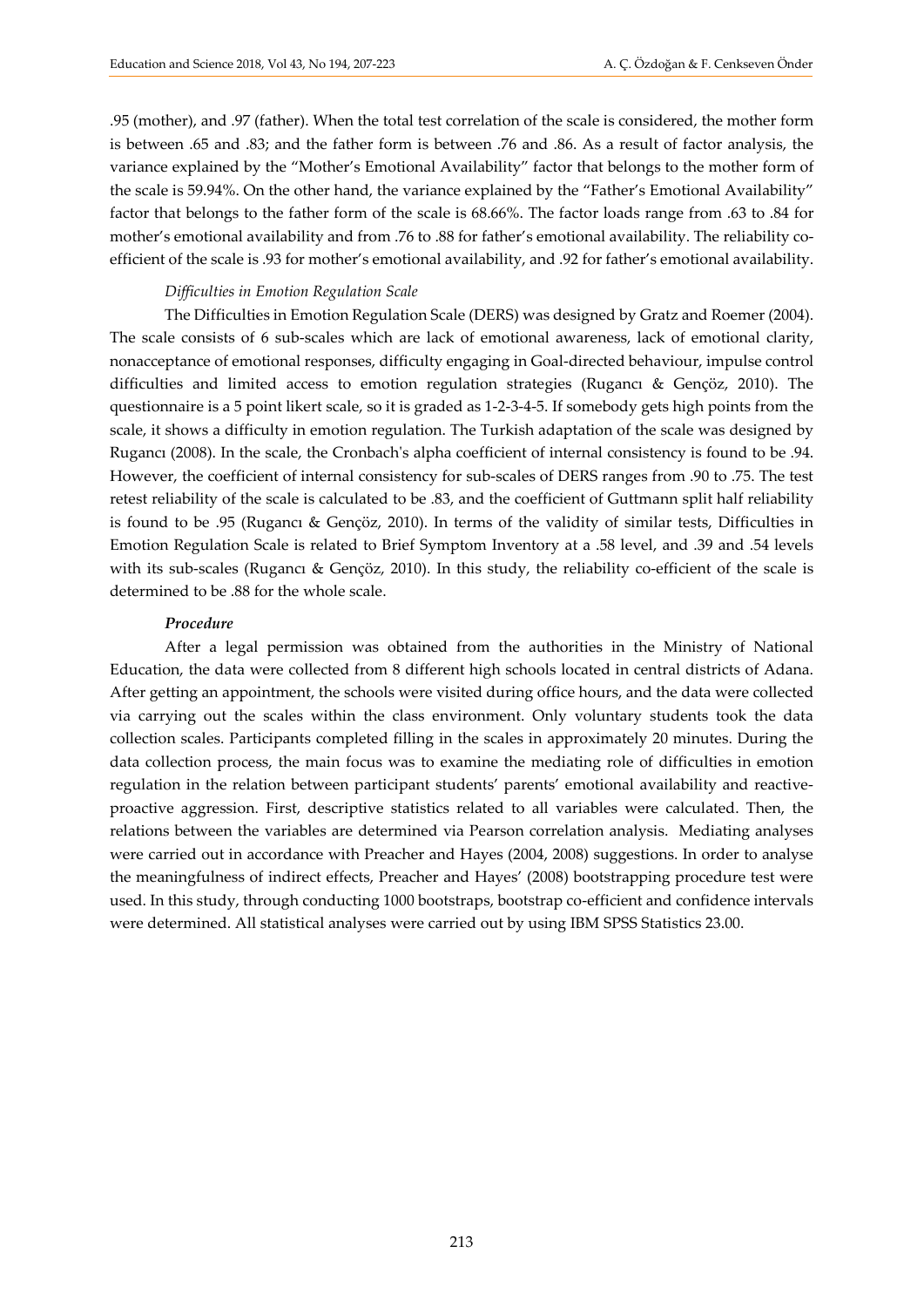#### **Results**

#### *Descriptive Statistics and Correlations*

In order to examine the relations among reactive-proactive aggression, parents' emotional availability, difficulties in emotional regulation, and its sub-sections, Pearson correlation coefficients were calculated, and the results were presented in Table 1, below.

**Table 1.** The Correlation Values and Descriptive Statistics for Reactive - Proactive Aggression, Parents Emotional Availability and Difficulties in Emotion Regulation Scales

|                           | Correlations |                   |                          |                         |                          | <b>Descriptive Statistics</b> |                 |          |
|---------------------------|--------------|-------------------|--------------------------|-------------------------|--------------------------|-------------------------------|-----------------|----------|
|                           | $\mathbf{1}$ | $\overline{2}$    | 3                        | $\overline{\mathbf{4}}$ | 5                        | X(Ss)                         | <b>Skewness</b> | Kurtosis |
| 1. Reactive<br>Aggression | ۰            |                   |                          |                         |                          | 8.55(4.19)                    | .46             | $-.18$   |
| 2. Proacitve<br>Aggressio | $.52**$      | $\qquad \qquad -$ |                          |                         |                          | 1.99(2.67)                    | .89             | .18      |
| 3. Mother's<br>Emo.Ava.   | $-18**$      | $-.15**$          | $\overline{\phantom{0}}$ |                         |                          | 73.07 (16.78)                 | .87             | 1.22     |
| 4. Father's<br>Emo.Ava.   | $-20**$      | $-.17**$          | $.52**$                  | $\qquad \qquad -$       |                          | 65.13 (20.41)                 | $-.78$          | .39      |
| 5. Emotion<br>Reg.Dif.    | $.33**$      | $.20**$           | $-13**$                  | $-13**$                 | $\overline{\phantom{a}}$ | 103.32 (19.14)                | .25             | $-.51$   |

 $(* p < .05, ** p < .01)$ 

As seen in Table 1, there are some meaningful relations between parents' emotional availability and reactive aggression (-.18, -.20 respectively) and proactive aggression (-.15, -.17 respectively). There are also positively meaningful relations between difficulties in emotional regulation scale reactive aggression .33 and there are positively meaningful relations between proactive aggression .20. There is also a meaningful relations between emotional regulation difficulty and emotional availability to mother and father at -13 level.

# *Mediator Models*

Relations between emotional availability to mother and father, reactive-proactive aggression, and emotional regulation difficulties, which are considered as mediating variables, were examined using regression analysis. Bootstrapping were also used in evaluating the indirect effects.

*The Mediator Effect of Difficulties in Emotion Regulation on the Relation between Reactive Aggression and Mother's Emotional Availability*

The findings related to the mediating effect of difficulties in emotion regulation on the relation between mother's emotional availability and reactive aggression are presented in Figure 1. As expected, mother's emotional availability predicts difficulties in emotion regulation in a meaningfully negative way (ß= -.13, t= -3.53, p<.001). Similarly, difficulties in emotion regulation predict reactive aggression in a meaningfully positive way ( $\beta$ = .31, t= 9,69, p<.001). Mother's emotional availability predicts reactive aggression in a meaningfully negative way ( $\beta$ = -.18, t=-5,10 p<.001). As seen in Figure 1, according to the results of regression analyses carried out to determine mediating role of difficulties in emotion regulation in the relation between mother's emotional availability and reactive aggression, the beta value is found to drop from -.18 to -.14 ( $p<0.001$ ) after difficulties in emotion regulation get into the equation. This drop demonstrates that difficulties in emotion regulation partially mediate in the relation between mother's emotional availability and reactive aggression (bootstrap co-efficient= .04, Sh= .01, %95, GA= 1.96, 6.34). Preacher and Hayes (2004, 2008) suggest that, in order to claim that the indirect effect is meaningful, the range of 95% BCa point estimate of confidence interval should not include zero.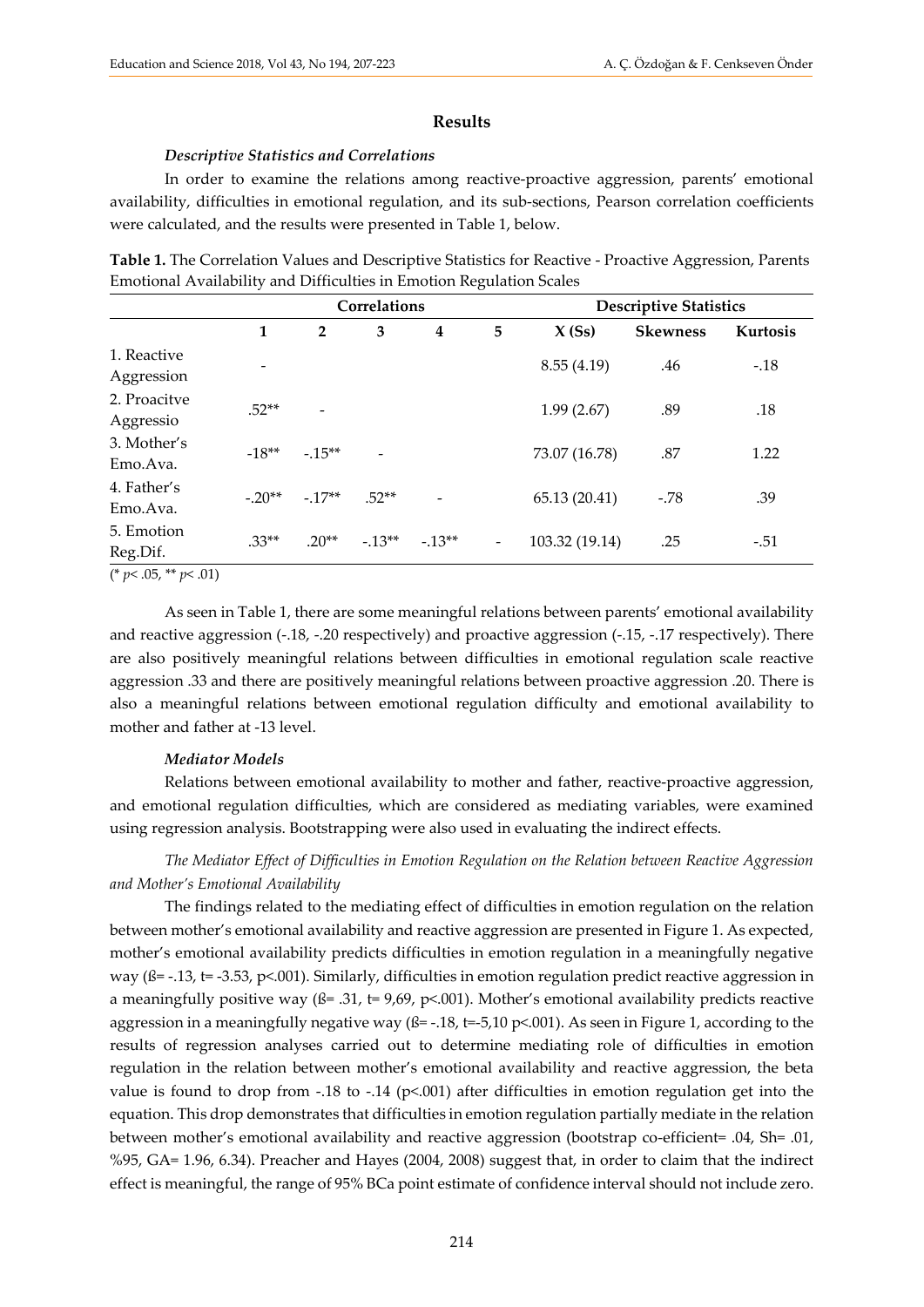

**Figure 1.** The Mediator Effect of Difficulties in Emotion Regulation on the Relation between Reactive Aggression and Mother's Emotional Availability

*The Mediator Effect of Difficulties in Emotion Regulation on the Relation between Reactive Aggression and Father's Emotional Availability*

The findings related to the mediating effect of difficulties in emotion regulation on the relation between father's emotional availability and reactive aggression are presented in Figure 2. Father's emotional availability predicts reactive aggression in a meaningfully negative way ( $\beta$ = -.13, t= -2.97, p<.001). Difficulties in emotion regulation predict reactive aggression in a meaningfully positive way  $($ ß= .31, t= 9.69, p<.001). Father's emotional availability predicts reactive aggression in a meaningfully negative way ( $\beta$ = -.16, t=-5.80 p<.001). The beta value is found to drop from -.20 to -.16 (p<.001) after difficulties in emotion regulation get into the equation. Bootstrapping results point out difficulties in emotion regulation have a partial mediating role in the relation between father's emotional availability and reactive aggression (bootstrap co-efficient=- .03, Sh= .01 %95, G.A.= 1.61, 5.80).



**Figure 2.** The Mediator Effect of Difficulties in Emotion Regulation on the Relation between Reactive Aggression and Father's Emotional Availability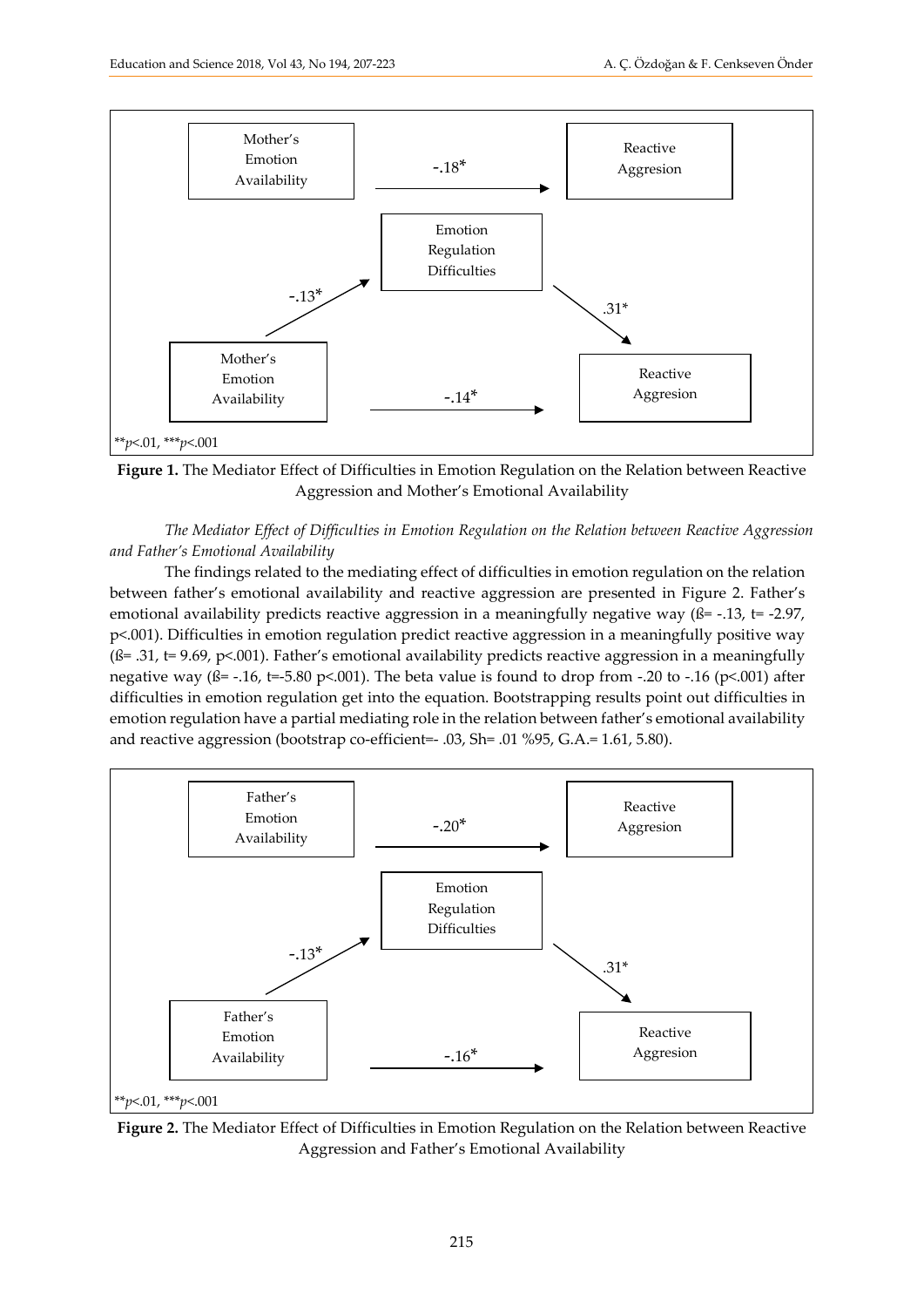*The Medaitor Effect of Difficulties in Emotion Regulation on the Relation between Proactive Aggression and Mother's Emotional Availability*

As seen in Figure 3, mother's emotional availability predicts difficulties in emotion regulation in a meaningfully negative way ( $\beta$ = -.13, t= -3.53, p<.001). Difficulties in emotion regulation predict proactive aggression in a meaningfully positive way ( $\beta$ = .20, t= 5,81, p<.001). Mother's emotional availability predicts proactive aggression in a meaningfully negative way ( $\beta$ = -.12, t=-2,57, p<.001). The beta value is found to drop from -.15 to -.12 (p<.001) after difficulties in emotion regulation get into the equation. The results of bootstrapping (bootstrap co-efficient =  $.05$ , Sh= $.01\%95G.A. = .84, 2.37$ ) show that difficulties in emotion regulation have a partial mediating effect in the relation between mother's emotional availability and proactive aggression.



**Figure 3.** The Mediator Effect of Difficulties in Emotion Regulation on the Relation between Proactive Aggression and Mother's Emotional Availability

*The Mediator Effect of Difficulties in Emotion Regulation on the Relation between Proactive Aggression and Father's Emotional Availability*

The results related to the mediating effect of difficulties in emotion regulation on the relation between father's emotional availability and proactive aggression are presented in Figure 4. Father's emotional availability predicts difficulties in emotion regulation in a meaningfully negative way (ß= -.13, t= -2.97, p<.001). Difficulties in emotion regulation predict proactive aggression in a meaningfully positive way ( $\beta$ = .20, t= 5.81, p<.001). Father's emotional availability predicts reactive aggression in a meaningfully negative way ( $\beta$ = -.14, t=-4.65 p <.001). The beta value is found to drop from -.15 to -.12 (p<.001) after difficulties in emotion regulation get into the equation. According to Bootstrapping results, difficulties in emotion regulation partially mediate the relation between father's emotional availability and proactive aggression (bootstrap co-efficient =- .05, Sh=.01 %95 G.A= -.78, 1.78).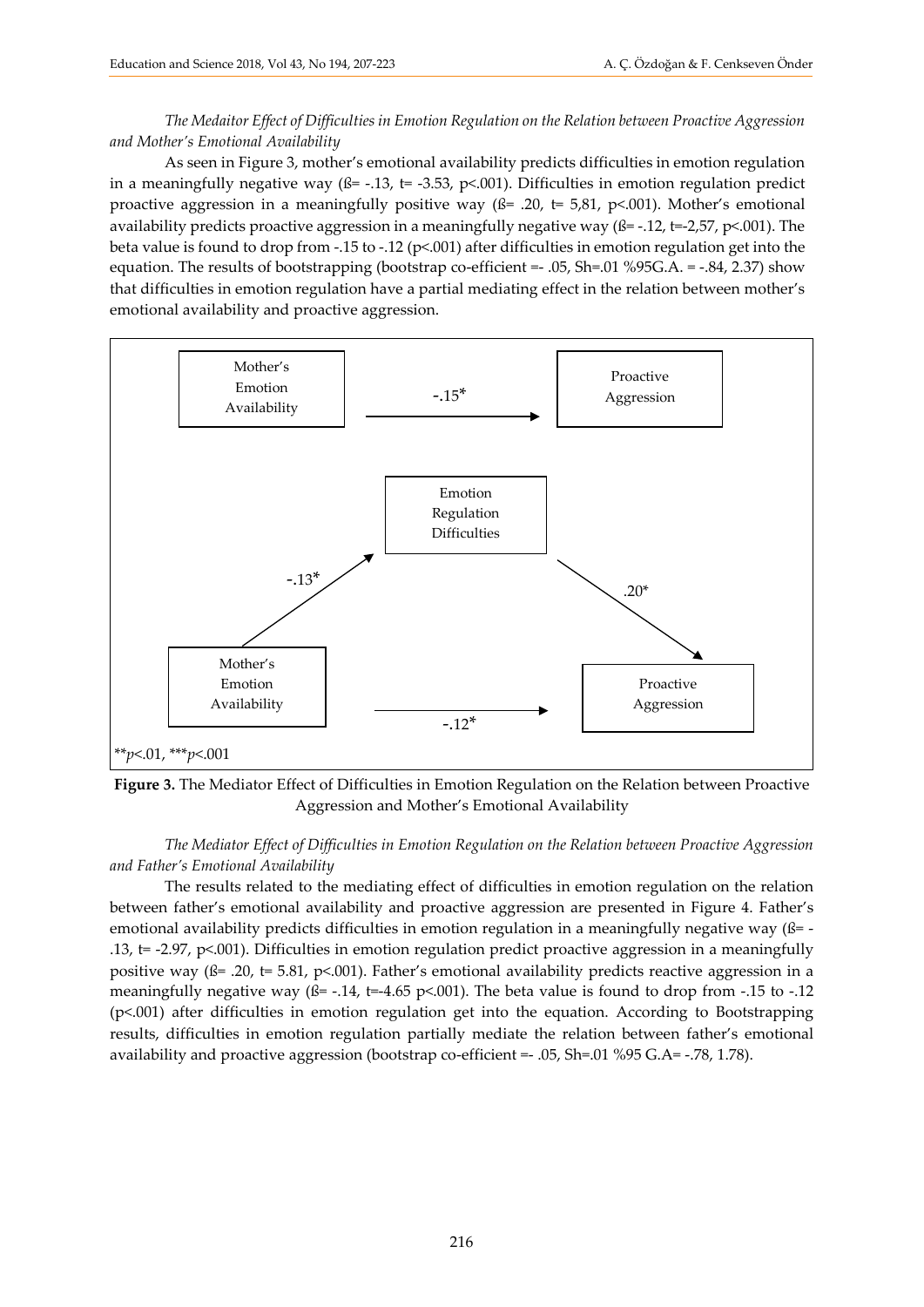

**Figure 4.** The Mediaor Effect of Difficulties in Emotion Regulation on the Relation between Proactive Aggression and Father's Emotional Availability

#### **Discussion and Conclusion**

In short, the findings in our study, illustrate that difficulties in emotion regulation have a partial mediating role in the relation between parents' emotional availability and reactive-proactive aggression in adolescents. Before mediating variable analysis, the relations between variables were examined, and meaningful relations were observed between reactive-proactive aggression, and parents' emotional availability and difficulties in emotion regulation.

First, the negative relation between parents' emotional availability and reactive-proactive aggression is found out. This confirms the results of previous studies (Er, 2014; Marici, 2015; DeBaryshe & Fryxell, 2004; Garnefski et al., 2002). The relation between the child and parents, and the quality of this relation determine the attitude and behaviours of children towards themselves and others within social relations (Werner, 2004). Similarly, Henry, Sager, and Plunkett (1996) argue that adolescents who have a good relationship with their family have a better understanding of the emotions of other people that they have an interaction in social circumstances. Moreover, they also emphasize that these individuals tend to approach other people with a similar appreciation. Naturally, in the event of a behavioural problem, adolescents tend to use emotional and cognitive strategies that they have learned within the family in order to cope with these problems (Garnefski et al., 2002). The adolescence is a period in which certain physical, emotional and cognitive features develop, and in this period, relations between the adolescent and parents are characterized (Babore et al., 2014). Morris et al. (2007) claim that, due to their academic goals, emotional relations and other developmental tasks, adolescents use coping and emotion regulation strategies more often during developmental processes. Therefore, in the adolescence period, those who cannot form healthy relations with their family, or those who have an emotionally distant relation with their family tend to have an adaptation problem with their social environments. Therefore, an individual who is distant from the emotional climate of his family and tends to defend himself with aggressive actions in case of a problem, shows the aggressive problemsolving strategy that he has developed during the problems faced with at adolescence period.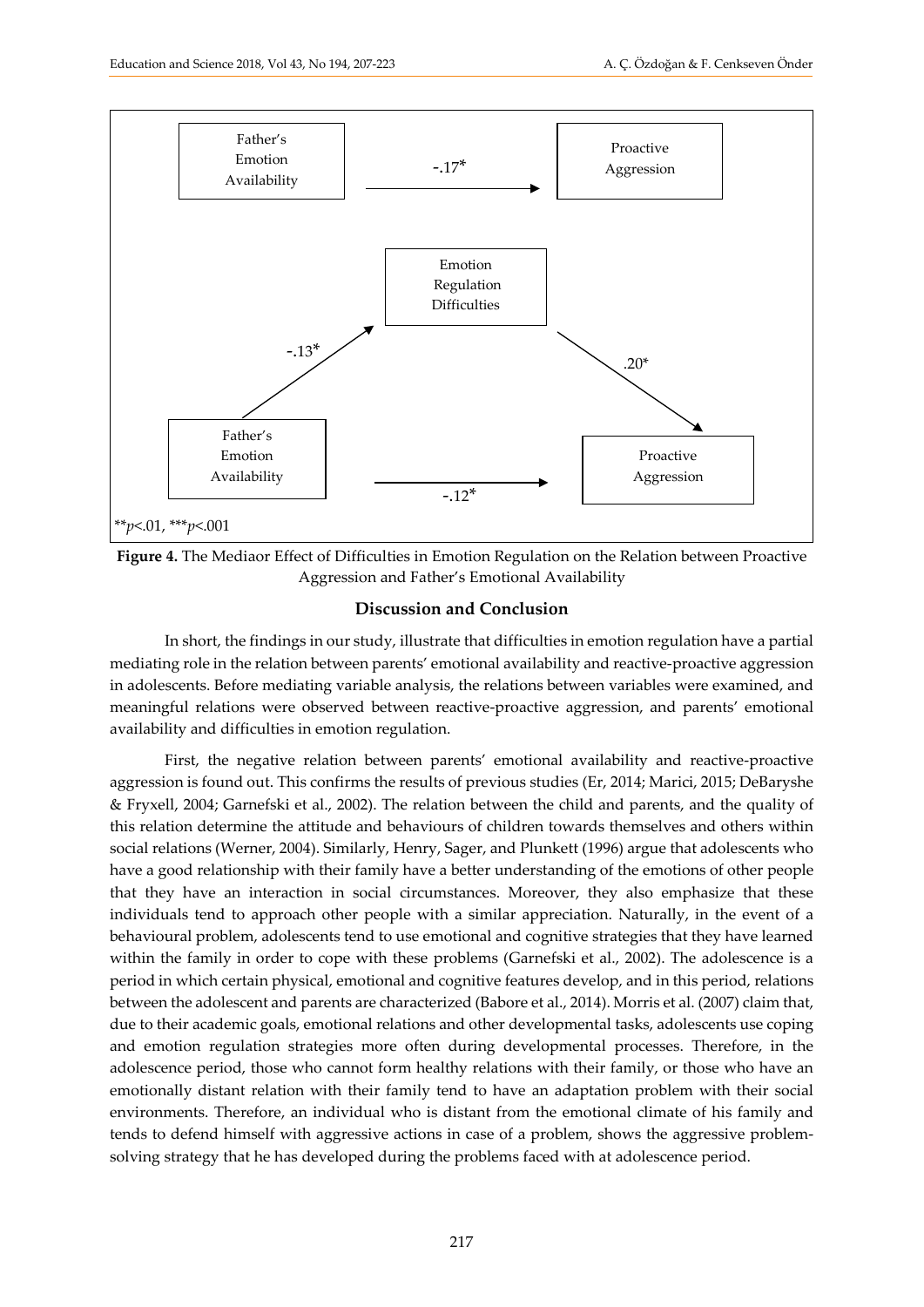Another finding of this study is the positive relation between reactive-proactive aggression and difficulties in emotion regulation. In some studies, the relation between reactive-proactive aggression and difficulties in emotion regulation has been examined. For example, Skripkauskaite et al. (2015) claim that there is a meaningful relation between reactive-proactive aggression and difficulties in emotion regulation. Similarly, Jackson (2015) demonstrates the meaningful relation between reactive-proactive aggression and difficulties in emotion regulation. An effective emotion regulation is defined to be a complex structure that is based on the acceptance of emotions, and this structure should include the ability to understand the description and meaning of emotions and maintain goal-oriented emotions in case of any negative emotional experience (Gratz & Roemer, 2004). In their respective studies, Cohn, Jakupcak, Seibert, Zeichner, and Hildebrandt (2010) reveal that there is a meaningful relation between low-level emotional clarity, emotional openness, emotional awareness, emotional control and aggression. Eisenberg et al. (1998), and Morris et al. (2007) emphasize that lack of emotion regulation abilities may cause deficiency in social and cognitive development of adolescents and lead to aggressive behaviours. The findings in this study confirm the results of previous studies.

Another objective of this study is to determine whether the difficulties in emotion regulation have an intermediary role in the relation between parents' emotional availability and reactive-proactive aggression in high school students. The analysis of the total score obtained from all scales demonstrates that difficulties in emotion regulation have a partial mediating role in the relation between parents' emotional availability and reactive-proactive aggression in high school students. Consequently, we argue that the children who are grown up in a distant, cold, indifferent and strict family atmosphere have difficulties in emotion regulation, which, in turn, lead to reactive-proactive aggressive action in social relations.

For example, Shields and Cicchetti (2001) emphasize that lack of emotion regulation ability has an intermediary role in the relation between reactive aggression and the attitudes of parents who treat their children in an ill-manner. Moreover, Chang, Schwartz, Dodge, and McBride-Chang (2003) reveal an intermediary role of emotional irregularity for aggressive behaviours of the children who are exposed to violence by their mothers. In another study, Su, Mrug, and Windle (2010) have studied the role of exposure to violence and parental care in the relation between reactive-proactive aggression tendency and empathy abilities. They argue that exposure to violence and ill parental care has an intermediary role in the relation between reactive-proactive aggression tendency and empathy abilities.

In accordance with the data collected in many similar studies, we could say that there are a lot of intermediary variables between reactive-proactive aggression and emotional processes. In a similar context, Baron and Kenny (1986) argue that, particularly in psychology and other social sciences studies, different variables might have different roles in the relation between two different variables.

In conclusion, in this research paper, we have studied the intermediary role of difficulties in emotion regulation in the relation between parents' emotional availability and reactive-proactive aggression in adolescents. It has been found out that the emotion regulation difficulty is a partial mediating variable in the relation between parents' emotional availability and reactive-proactive aggression. In accordance with the findings of this study, certain suggestions can be made in terms of research and application. Firstly, reactive aggression could lead to proactive aggression if the act is reinforced with a potentially positive outcome. Therefore, in order to manage reactive aggression, the children should learn the ability of impulse and response control at very early ages. For, this might help prevent potential acts of proactive aggression in the adolescence period.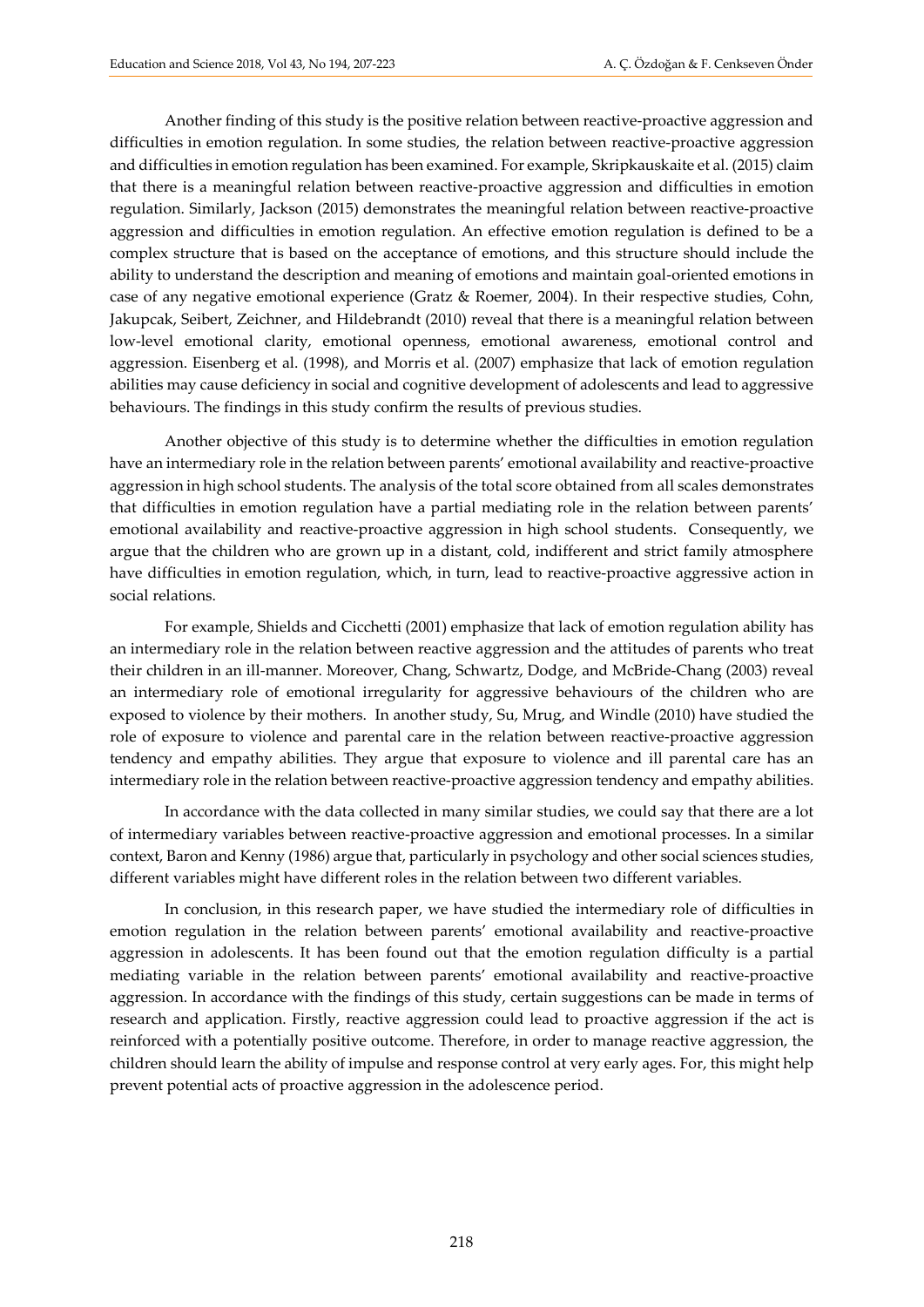This study has certain limitations. First, it is carried out with adolescents who are students in central districts of Adana. In order to make a strong generalization, similar studies should be done with adolescents from different regions. Secondly, the study includes only high school students. So as to validate the findings, the study should be repeated with different age groups (i.e. university, secondary school students) in the future. In addition, this study is about the role of difficulties in emotion regulation in the relation between parents' emotional availability and reactive-proactive aggression. A similar study can be conducted with different variables (personality traits, attachment styles, socialemotional competence, school atmosphere, self-assessment etc.).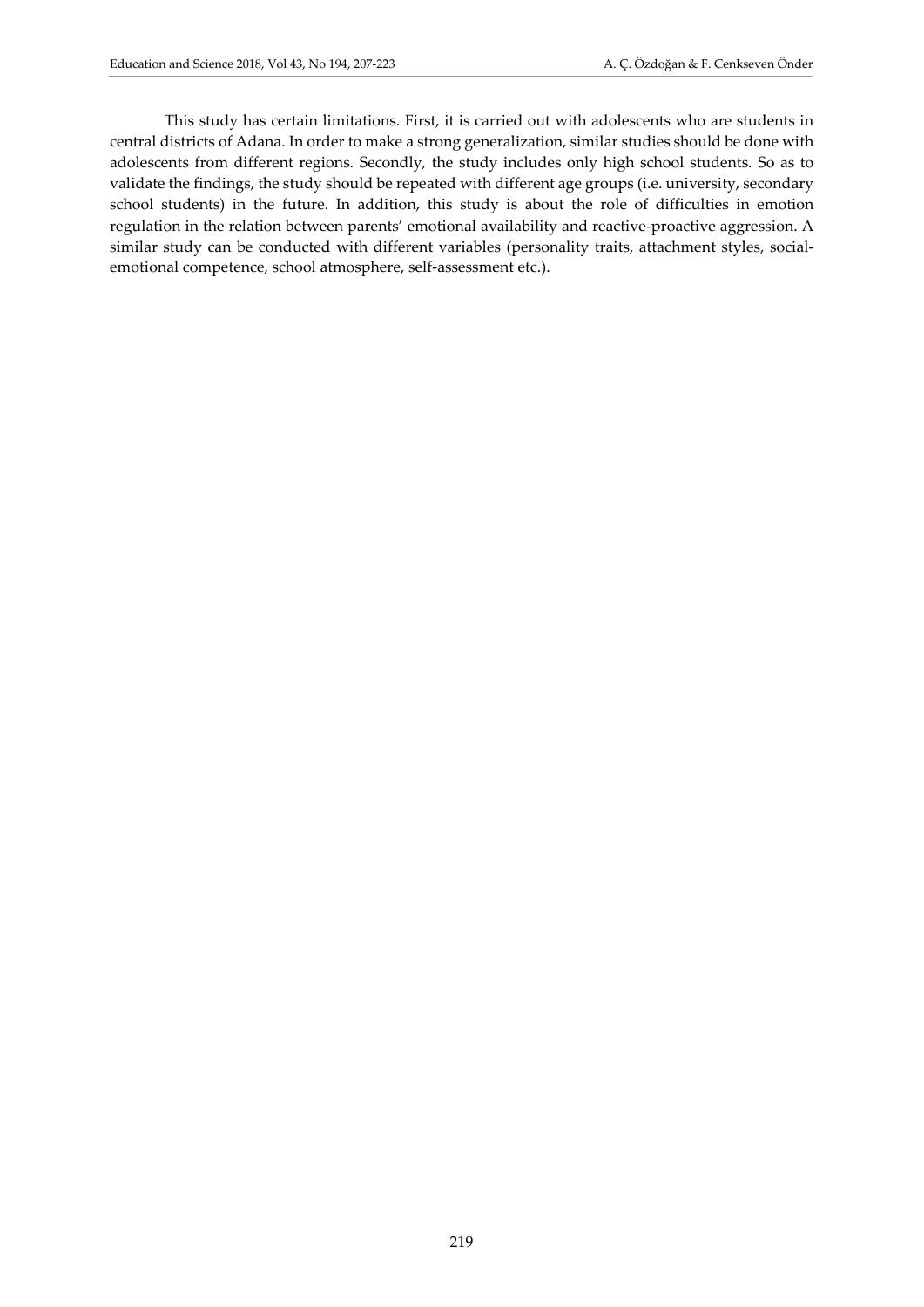#### **References**

- Anderson, C. A., & Huesmann, L. R. (2003). [Human aggression: A social-cognitive view](http://www.psychology.iastate.edu/faculty/caa/abstracts/2000-2004/03AH.pdf). In M. A. Hogg, & J. Cooper (Eds.)., *Handbook of social psychology* (pp. 296-323). London: Sage Publications.
- Babore, A., Picconi, L., Candelori, C., & Trumello, C. (2014). The emotional relationship with parents: A validation study of the LEAP among Italian adolescents. *European Journal of Developmental Psycholog*, *11*(6), 728-739.
- Bandura, A. (1973). *Aggression: A social learning analysis*. Prentice Hall PTR.
- Baron, R. M., & Kenny, D. A. (1986). The moderator and mediator variable distinction in social psychological research: Conceptual, strategic, and statistic considerations. *Journal of Personality and Social Psychology*, *51*(6), 1173-1182.
- Berkowitz, Z. (1993). Aggression: Its causes, consequences, and control. *Aggressive Behavior*, *20*(6), 464- 466.
- Biringen, Z (2000). Emotional availability: Conceptualization and research findings. *American Journal of Orthopsychiatry*, *70*, 104-114.
- Card, N. A., & Little, T. (2007). Differential relations of instrumental and reactive aggression with maladjustment: Does adaptivity depend on function? In P. Hawley, T. Little, & P. Rodkin (Eds*.), Aggression and adaptation: The bright side to bad behavior* (pp. 107-134). Mahwah, NJ: Erlbaum,.
- Cenkseven Önder, F., Avcı, R., & Çolakkadıoğlu, O. (2016). Validity and reliability of the reactiveproactive aggression questionnaire in turkish adolescents. *Academic Journals*, *11*(20), 1931-1943.
- Chang, L., Schwartz, D., Dodge, K. A., & McBride-Chang, C. (2003). Harsh parenting in relation to child emotion regulation and aggression. *Journal Family Psychology*, *17*(4), 598-606.
- Cohn, A. M., Jakupcak, M., Seibert, L. A., Zeichner, A., & Hildebrandt, T. B. (2010). The role of emotion dysregulation in the association between men's restrictive emotionality and use of physical aggression. *Psychology of Men and Masculinity*, *11*(1), 53-64.
- Conger, R. D., Conger, K. J., Elder G. H., Lorenz, F. O., Simons, R. L., & Whitbeck L. B. (2012). A family process model of economic hardship and adjustment of early adolescent boys. *Child Development*, *63*, 526-541.
- Cook, E. C., Chaplin, T. M., & Stroud, L. R. (2015). The relationship between autonomy and relatedness and adolescents' adrenocortical and cardiovascular stress response. *J Youth Adolesc*., *44*, 1999-2011.
- Crick, N. R., & Dodge, K. A. (1996). Social information-processing mechanisms in reactive and proactive aggression. *Child Development*, *67*(3), 993-1002.
- Darling, N., & Steinberg, L. (1993). Parenting style as context. An integrative model. *Psychological Bulletin*, *113(*3), 487-496.
- [De Castro, B. O.,](http://www.ncbi.nlm.nih.gov/pubmed/?term=de%20Castro%20BO%5BAuthor%5D&cauthor=true&cauthor_uid=15677285) [Merk, W](http://www.ncbi.nlm.nih.gov/pubmed/?term=Merk%20W%5BAuthor%5D&cauthor=true&cauthor_uid=15677285). V., [Koops, W.](http://www.ncbi.nlm.nih.gov/pubmed/?term=Koops%20W%5BAuthor%5D&cauthor=true&cauthor_uid=15677285), [Veerman, J. W](http://www.ncbi.nlm.nih.gov/pubmed/?term=Veerman%20JW%5BAuthor%5D&cauthor=true&cauthor_uid=15677285)., & Bosc[h, J. D](http://www.ncbi.nlm.nih.gov/pubmed/?term=Bosch%20JD%5BAuthor%5D&cauthor=true&cauthor_uid=15677285). (2005). Emotions in social information processing and their relations with reactive and proactive aggression in referred aggressive boys. *[Journal Clinical Child Adolescent Psycholo](http://www.ncbi.nlm.nih.gov/pubmed/15677285)gy*, *34*(1), 105-16.
- De Castro, B.O., Slot, N.W., Bosch, J.D., Koops, W. & Veerman, J.W. (2003). Negative affect exacerbates hostile attributions of intent in highly aggressive boys. *Journal of Clinical Child and Adolescent Psychology*, *32,* 57-66.
- Dean, A. J., Duke, S. G., George, M., & Scott, J. (2007). Behavioral management leads to reduction in aggression in a child and adolescent psychiatric inpatient unit. *Journal of The American Academy of Child&Adolescent Psychiatry, 46*(6), 711-20.
- DeBaryshe, B., & Fryxell, D. (2004). A developmental perspective on anger: Family and peer contexts*. Psychology in the School*, *35*, 205-216.
- Dodge, K. A., & Coie, J. D. (1987). Social-information-processing factors in reactive and proactive aggression in children's peer groups. *[Journal Personal Social Psychology](http://www.ncbi.nlm.nih.gov/pubmed/3694454)*, *53*(6), 1146-58.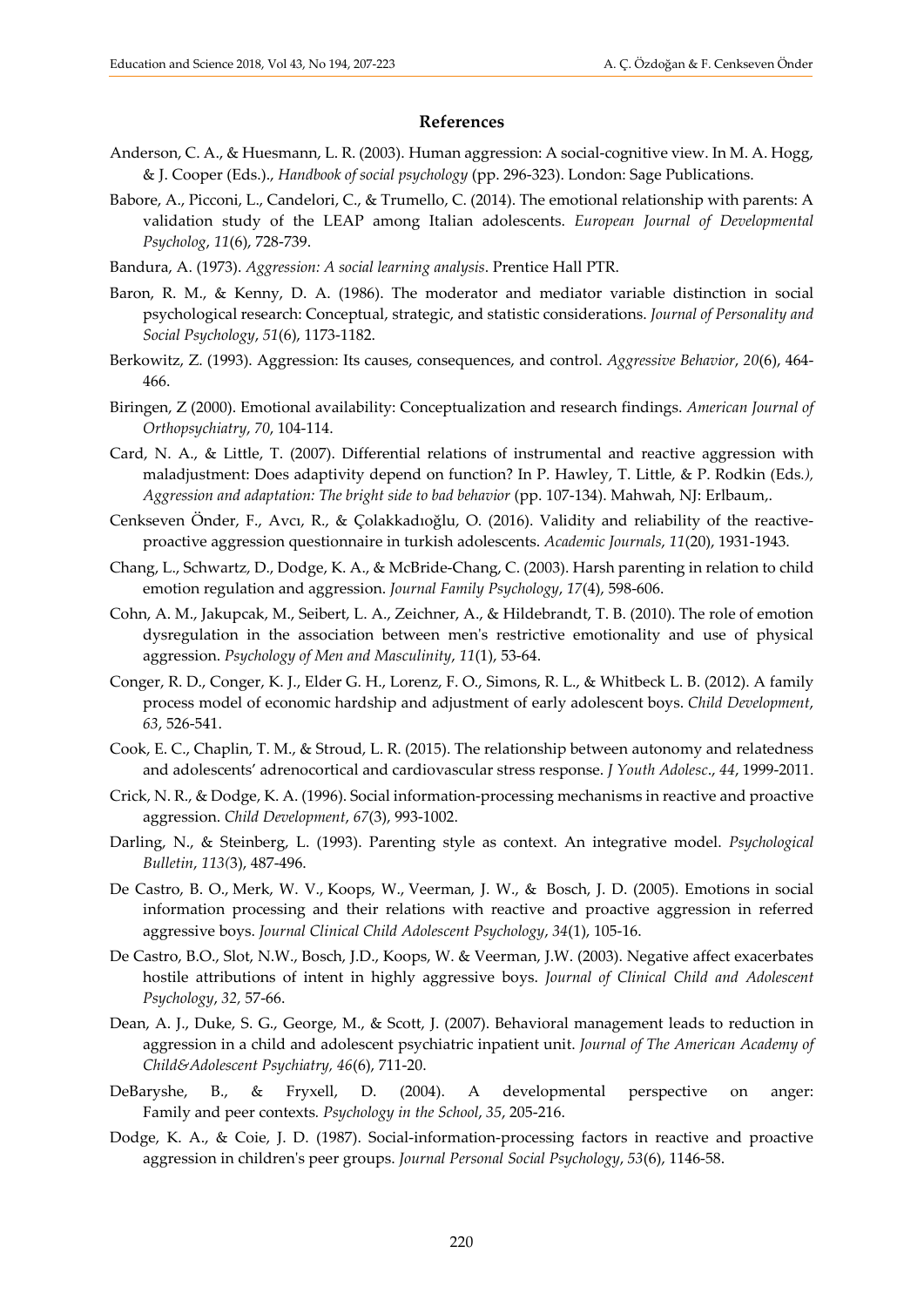- Eisenberg, N., Cumberland, A., & Spinrad, T. L. (1998). Parental socialization of emotion. *[Psychology](http://www.ncbi.nlm.nih.gov/pubmed/16865170)  [Inquiry](http://www.ncbi.nlm.nih.gov/pubmed/16865170)*, *9*(4), 241-273.
- Er, G. (2014). *Ergenlikte reaktif-proaktif saldırganlık, empati ve çocuk yetiştirme stilleri* (Unpublished master's thesis.) Mersin University, Institute of Social Sciences, Mersin.
- Erdley, C. A., Rivera, M. S., Shepherd, E. J., & Holleb, L. (2010). Social cognitive models and skills. In D. W. Nangle, D. J. Hansen, C. A., Erdley, & P. J. Norton (Eds.), *Practitioner's guide to empirically based measures of social skills*. Springer Publications.
- Eron, L. D., Huesmann, L. R., & Zelli, A. (1991). The role of parental variables in the learning of aggression. In D. Pepler, & K. Rubin (Eds.), *The development of and treatment of childhood aggression* (pp. 169-188). Hillsdale, N.J: Erlbaum,.
- Fite, P. J., Rathert, J. L., Stoppelbein, L., & Greening, L. (2012). Social problems as a mediator of the link between reactive aggression and withdrawn/depressed symptoms. *[Journal of Child and Family](https://www.springerprofessional.de/journal-of-child-and-family-studies/5500514)  [Studies](https://www.springerprofessional.de/journal-of-child-and-family-studies/5500514)*, *21*(2), 184-189.
- Forbes, E. E., & Dahl, R. E. (2010). Pubertal development and behavior: hormonal activation of social and motivational tendencies. *Brain Cogn.*, *72*, 66-72.
- Garnefski, N., Legerstee, J., Kraaij, V., Van den Kommer, T., & Teerds, J. (2002). [Cognitive](http://www.socialsciences.leidenuniv.nl/general/img/garnefski__legerstee__kraaij_et_al_2002_tcm18-82107.pdf) coping strategies and symptoms of depression and anxiety: A [comparison](http://www.socialsciences.leidenuniv.nl/general/img/garnefski__legerstee__kraaij_et_al_2002_tcm18-82107.pdf) between adolescents and adults. *Journal of Adolescence*, *25*, 603-611.
- Geen, R. G. (2001). *Human aggression* (2nd ed.). Taylor & Francis.
- Goleman, D. (2011). *Duygusal zeka* (B. S. Yüksel, Trans.) (11th ed.). İstanbul: Varlık Publishing.
- Gökçe, G. (2013). *Ebeveynin duygusal erişilebilirliği ve genel psikolojik sağlık: Duygu düzenleme, kişilerarası ilişki tarzı ve sosyal desteğin rolü* (Unpublished master's thesis). Ankara University, Institute of Social Sciences, Department of Psychology, Ankara.
- Gratz, K. L., & Roemer, L. (2004). Multidimensional assesment of emotion regulation and dysregulation: Development, factor structure and initial validation of the difficulties in emotion regulation scale. *Journal of [Psychopathology](http://link.springer.com/journal/10862) and Behavioral Assessment*, *26*(1), 41-54.
- Gross, J. J., & Thompson, R. A. (2007). Emotion regulation: Conceptual Foundations. In J. J. Gross (Ed.), *Handbook of emotion regulation* (pp. 3-24). New York: Guilford Press.
- Guyer, A. E., Caouette, J. D., Lee, C. C., & Ruiz, S. K. (2014). Will they like me? Adolescents' emotional responses to peer evaluation. *Int J Behav Dev*, *38*, 155-163.
- Halberstadt, A. G., Denham, S. A., & Dunsmore, J. C. (2001). Affective social competence. *Social Development*, *10*(1), 79-119.
- Henry, C. S., Sager, D. W., & Plunkett, S. W. (1996). Adolescents' perceptions of family system characteristics, parent adolescent dyadic behaviours, adolescent qualities and adolescent empathy. *Family Relations*, *45*, 283-292.
- Hubbard, J. A., Dodge, K. A., Cillessen, A. H., Coie, J. D., & Schwartz, D. (2001). The dyadic nature of social information processing in boys' reactive and proactive aggression. *Journal Personal Social Psychology*, *80*(2), 268-80.
- Hubbard, J. A., McAuliffe, M. D., Morrow, M. T., & Romano, L. J. (2010). Reactive and proactive aggression in childhood and adolescence: precursors, outcomes, processes, experiences, and measurement. *Department of Psychology, University of Delaware, Newark*, *78*(1),95-118.
- Jackson, S.R. (2015). *Examining emotion regulation, perspective taking, and types of aggression in the context of adolescent dating relationship* (Unpublished master's thesis). B.A. University of South Alabama, USA.
- Kawabata, Y., Alink, L. R. A., Tseng, W., Van Ijzendoorn, M. H., & Crick, N. R. (2011). Maternal and paternal parenting styles associated with relational aggression in children and adolescents: A conceptual analysis and meta-analytic review. *Developmental Review*, *31*(4), 240-78.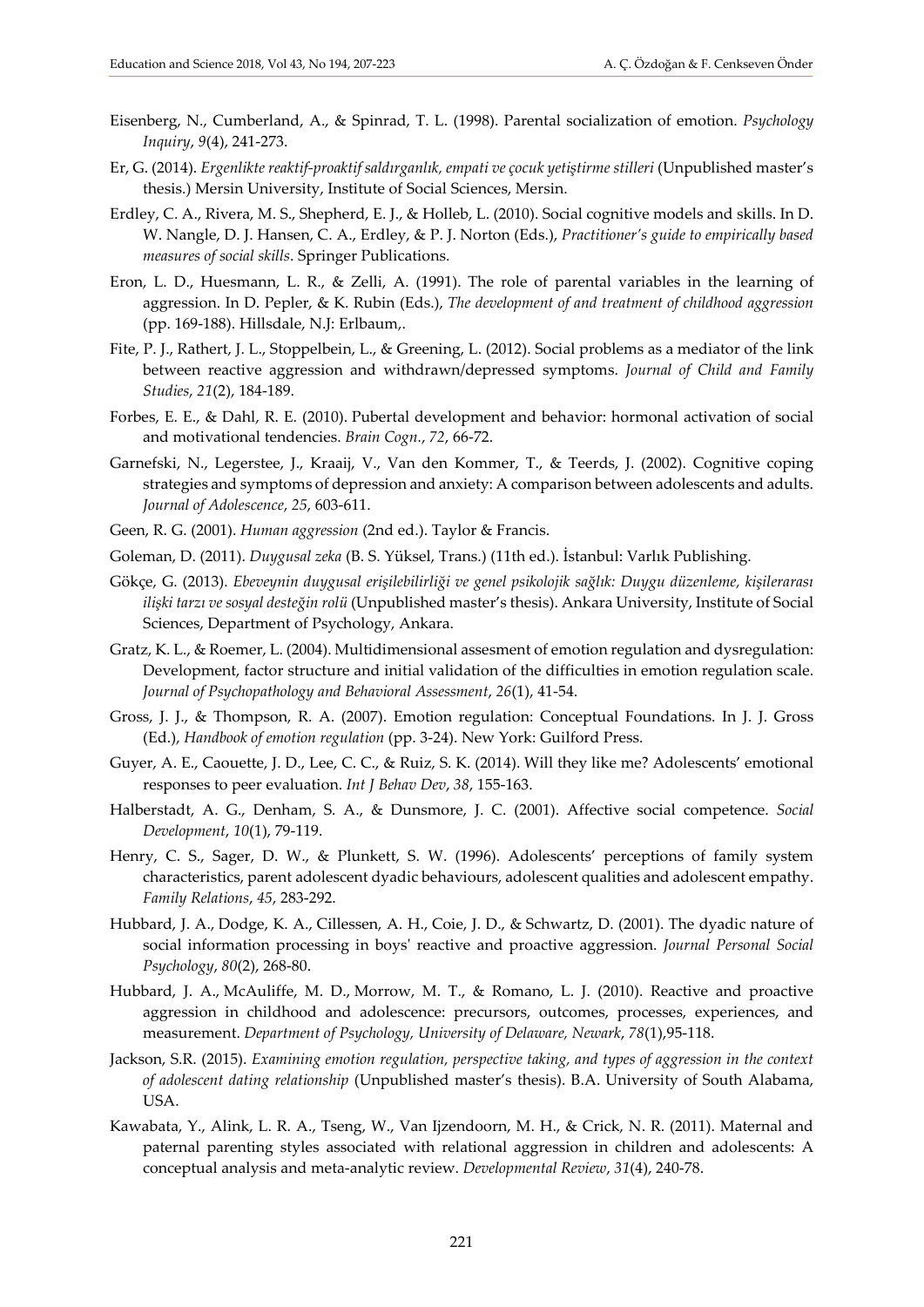- Lum, J. J., & Phares, V. (2005). Assessing the emotional availability of parents. *Psychopathology and Behavioral Assessment*, *27*(11), 211-226.
- Marici, M. (2015). Psycho-Behavioral consequences of parenting variables in adolescents. *[Procedia](http://www.sciencedirect.com/science/journal/18770428) - Social and [Behavioral](http://www.sciencedirect.com/science/journal/18770428) Sciences*, *187*, 295-300.
- Marsee, M. A., & Frick, P. J. (2007). Exploring the cognitive and emotional correlates to proactive and reactive aggression in a sample of detained girls. *J Abnormal Child Psychology*, *35*(6), 969-81.
- Martinko, M. J., Gundlach, M. J., & Douglas, S. C. (2002). Toward an integrative theory of counterproductive workplace behavior: A causal reasoning perspective. *International Journal of Selection and Assessment*, *10*, 36-50.
- McAuliffe, M. D., Hubbard, J. A., Rubin, R. M., Morrow, M. T., & Dearing, K. F. (2007). Reactive and proactive aggression: Stability of constructs and relations to correlates. *The Journal of Genetic Psychology*, *167(*4), 365-382.
- Miles, S. R., Tharp, A. T., Stanford, M., Sharp, C., Menefee, D., & Kent, D. A. (2015). Emotion dysregulation mediates the relationship between traumatic exposure and aggression in healthy young women. *Personality and Individual Differences*, *76*(2015), 222-227.
- Miller, J. D., & Lynam, D. R. (2006). Reactive and proactive aggression: Similarities and differences. *Personality and Individual Differences*, *41*, 1469-1480.
- Morris, A. S., Silk, J. S., Steinberg, L., Myers, S. S., & Robinson, L. R. (2007). The role of the family context in the development of emotion regulation. *Social Development*, *16(*2), 361-388.
- Oudekerk, B. A., Allen, J. P., Hessel, E. T., & Molloy, L. E. (2015). The cascading development of autonomy and relatedness from adolescence to adulthood*. Child Dev.*, *86*, 472-485.
- Ögel, K., Tarı, I., & Yılmazçetin Eke, C. (2006). *Okullarda suç ve şiddeti önleme*. İstanbul: Yeniden, 17.
- Pena, L. R., & Pacheco, N. E. (2012). Physical-Verbal aggression and depression in adolescents: The role of cognitive emotion regulation strategies. *University Psychology*, *11*(4), 1245-1254.
- Polman, H., Orobio de Castro, B., Koops, W., van Boxtel, H. W., & Merk, W. W. (2007). A meta-analysis of the distinction between reactive and proactive aggression in children and adolescents. *[Journal of](http://link.springer.com/journal/10802)  [Abnormal Child Psychology,](http://link.springer.com/journal/10802) 35*, [4,](http://link.springer.com/journal/10802/35/4/page/1) 522-535.
- Preacher, K. J., & Hayes, A. F. (2004). Spss and sas procedures for estimating indirect effects in simple medation models. *Behavior Research Methods*, *36*(4), 717-731.
- Preacher, K. J., & Hayes, A. F. (2008). Asymptotic and resampling strategies for assessing and comparing indirect effects in multiple mediator models. *Behavior Research Methods*, *40*(3), 879-891.
- Pulkkinen, L. (1996). Proactive and reactive aggression in early adolescence as precursors to anti- and prosocial behavior in young adults. *Aggressive Behaviour*, *22*(4), 241-57.
- Raine, A., Dodge, K., Loeber, R., Gatzke-Kopp, L., Lynam, D., Reynolds, C., … Liu, J. (2006). The reactive–proactive aggression questionnaire: Differential correlates of reactive and proactive aggression in adolescent boys. *[Aggressive Behaviour](http://www.ncbi.nlm.nih.gov/entrez/eutils/elink.fcgi?dbfrom=pubmed&retmode=ref&cmd=prlinks&id=20798781)*, *32*(2), 159-171.
- Roberton, T., Daffern, M., & Bucks, R. S. (2012). Emotion regulation and aggression. *Aggression and Violent Behavior*, *17*, 72-82.
- Rugancı, R. N. (2008). The relationship among attachment style, affect regulation, pyschological distress and mental construction of the relational world (Unpublished doctoral dissertation). Middle East Technical University, Ankara.
- Rugancı, R. N., & Gençöz, T. (2010). Psychometric properties of a turkish version of the difficulties in emotion regulation scale. *Journal of Clinical Psychology*, *66*(4), 442-455.
- Sarıtaş, D., & Gençöz, T. (2011). Ergenlerin duygu düzenleme güçlüklerinin, annelerinin duygu düzenleme güçlükleri ve çocuk yetiştirme davranışları ile ilişkisi. *Çocuk ve Gençlik Ruh Sağlığı Dergisi*, *18*(2), 2011.